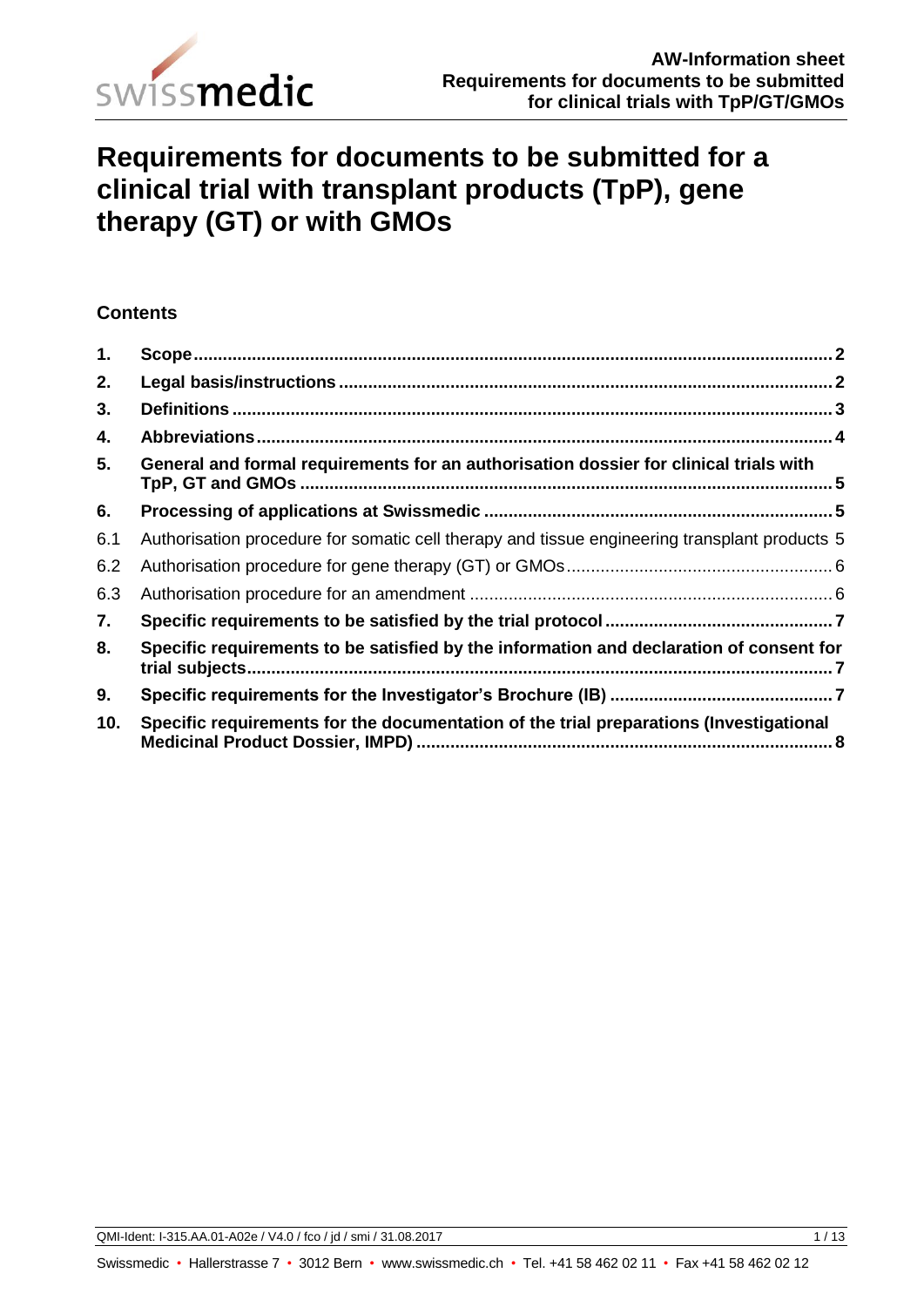

# <span id="page-1-0"></span>**1. Scope**

This Information Sheet is intended for sponsors and investigators<sup>1</sup> who are either requesting approval from Swissmedic for a clinical trial with transplant products, gene therapy products or GMOs, or who wish to notify an amendment to an application that has already been approved.

In view of the special aspects of these products, adaptations have to be made to certain requirements. These are described in the following sections and should be taken into account in the submission of the documentation.

# <span id="page-1-1"></span>**2. Legal basis/instructions**

## **Legally binding basis:**

- Federal Act on Medicinal Products and Medical Devices (Therapeutic Products Act, TPA), Art. 53 to 57
- Federal Act concerning the Transplantation of Organs, Tissues and Cells (Transplantation Act of 8 October 2004, in force since 1 July 2007)
- Federal Act on Research involving Human Beings (Human Research Act, HRA) of 30 September 2011 (version: 1 January 2014)
- Ordinance on Clinical Trials in Human Research (Ordinance on Clinical Trials, ClinO) of 20 September 2013 (version: 1 January 2014)
- ICH Good Clinical Practice Guideline E6 (CPMP/ICH/135/95
- Annex 2 of the EU-GMP-Guidelines
- General requirements for medicinal products for the conduct of clinical trials as listed in the Internet at [www.swissmedic.ch](http://www.swissmedic.ch/) / Licences / Clinical trials and [www.swissmedic.ch](http://www.swissmedic.ch/) / Licences / Documents and Forms

Other instructions that are not legally binding in Switzerland / EU Guidelines (as an aid to the preparation of the documentation):

## European Guidelines / Reflection papers

- European Commission 03/12/2009 ENTR/F/SF/dn D (209 35810); Detailed guidelines on good clinical practice specific to advanced therapy medicinal
- 21 May 2008, Doc. Ref. EMA/CHMP/410869/2006; Guideline on human cell based medicinal products
- 16 March 2010, EMA/CAT/571134/2009, Committee For Advanced Therapies (CAT); Reflection paper on stem cell-based medicinal products
- 11 March 2011, EMA/CAT/571134/2009, Committee For Advanced Therapies (CAT); Reflection paper on stem cell-based medicinal products
- EMA/149995/2008; CHMP Guideline on safety and efficacy follow-up Risk management of advanced therapy medicinal products
- 22 March 2007 Doc. Ref. EMA/CHMP/SWP/28367/2007 Corr.; Committee for medicinal products for human use (CHMP) DRAFT Guideline on requirements for first-in-man clinical trials for potential high-risk medicinal products
- 17 December 2009, EMA/CHMP/CPWP/288934/2009; DRAFT Concept paper on the development of a guideline on the risk-based approach according to annex I, Part IV of DIR. 2001/83/EC applied to advanced therapy medicinal products

## FDA-Guidances / Regulations

 $\overline{a}$ 

- Guidance for Industry: Guidance for Human Somatic Cell Therapy and Gene Therapy

<sup>&</sup>lt;sup>1</sup> For investigator-driven trials, the investigator is responsible for both the sponsor's and investigator's tasks.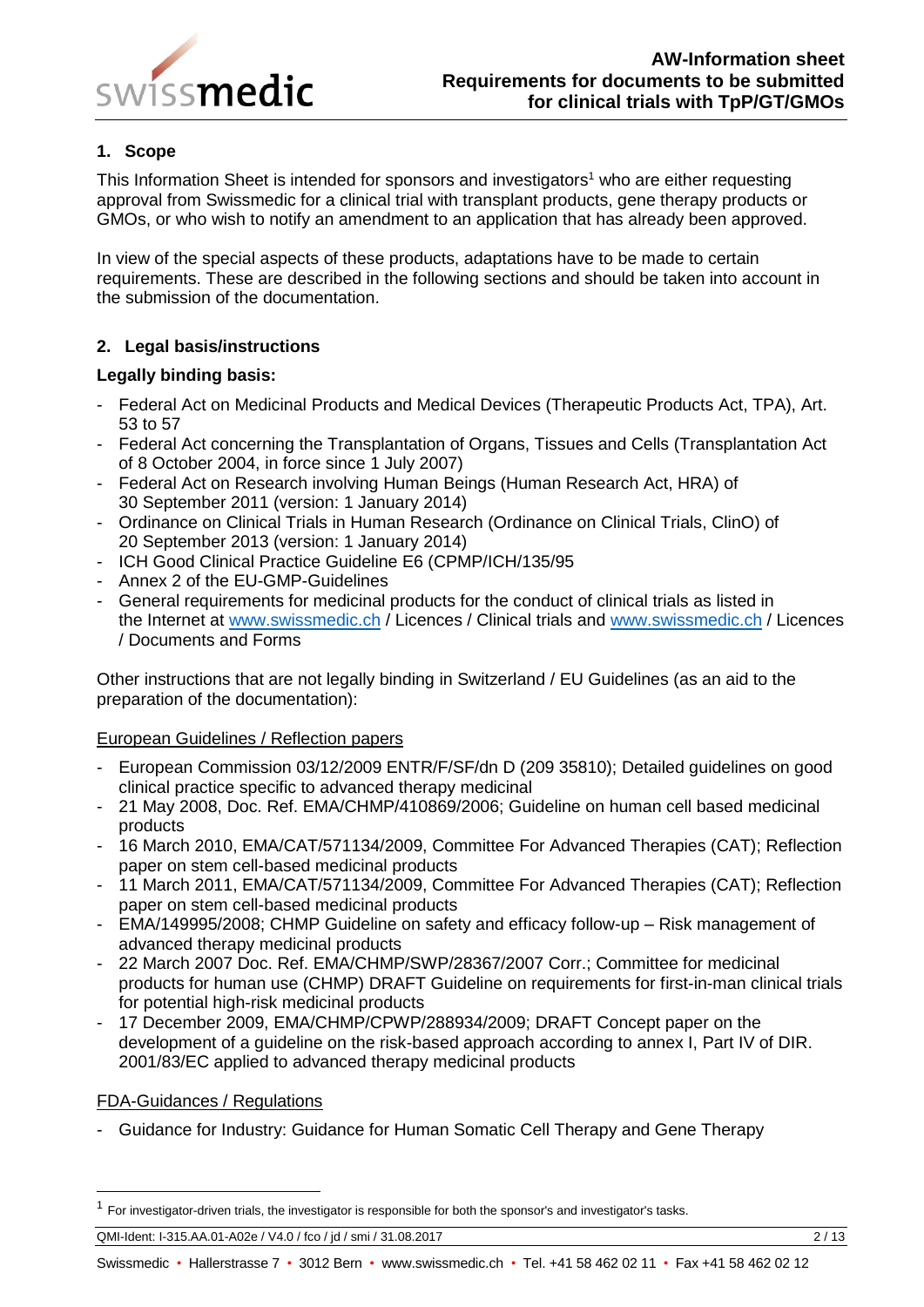

# <span id="page-2-0"></span>**3. Definitions**

## **Transplant product TpP (Finished product)**

Under Article 2, paragraph 1, letter c of the Transplantation Ordinance (SR 810.211), the following have been deemed to be transplant products since 1 May 2016:

- 1. Products that consist of or contain human organs, tissue or cells, where the organs, tissue or cells:
	- have been substantially processed or
	- are not intended to exercise the same function in the recipient as in the donor.
- 2. Products comprising or containing animal organs, tissue or cells.

According to Article 2 paragraph 1 letter d of the Transplantation Ordinance, the following are deemed to be substantial processing:

- 1. Cell propagation by cell culturing
- 2. Genetic modification of cells
- 3. Differentiation or activation of cells

This may concern somatic cell therapy medicinal products or ex-vivo gene therapy (as defined in Annex 1 part IV of EU Directive 2003/63/EC) and tissue engineered medicinal product as defined in the EU Regulation 1394/2007 of 13 November 2007 on advanced therapy medicinal products. TpP are used, for example, to restore, correct or modify human physiological functions by exerting a pharmacological, immunological or metabolic action in human beings, or else can be used to replace human tissue or to cure or prevent diseases, injuries or disabilities.

#### **Sponsor**

According to ClinO Art. 2c, the sponsor is a person or institution headquartered or represented in Switzerland that takes responsibility for organising, i.e. initiating, managing and financing, a clinical trial in Switzerland.

#### **Investigator**

According to ClinO Art. 2d, the investigator is a person responsible in Switzerland for the practical conduct of the clinical trial and for the protection of the participants at the trial site; an investigator who takes responsibility for organising a clinical trial in Switzerland is also a sponsor.

#### **Sponsor-initiated trials (or investigator-initiated trials)**

Trial initiated by doctors without a commercial sponsor, where the principal investigator assumes the role of sponsor.

#### **Source data (original data)**

All information obtained from original records in the course of a clinical trial, e.g. ECG printouts, medical records, laboratory printouts, etc., that are required for seamless reconstruction and evaluation.

#### **Case Report Form (CRF)**

Paper or electronic document in which the trial data required by the study protocol are entered for reporting to the sponsor.

#### **Study protocol**

Document describing the objective(s), design, methodology, statistical considerations and organisation of a clinical trial.

QMI-Ident: I-315.AA.01-A02e / V4.0 / fco / jd / smi / 31.08.2017 3 / 3 / 13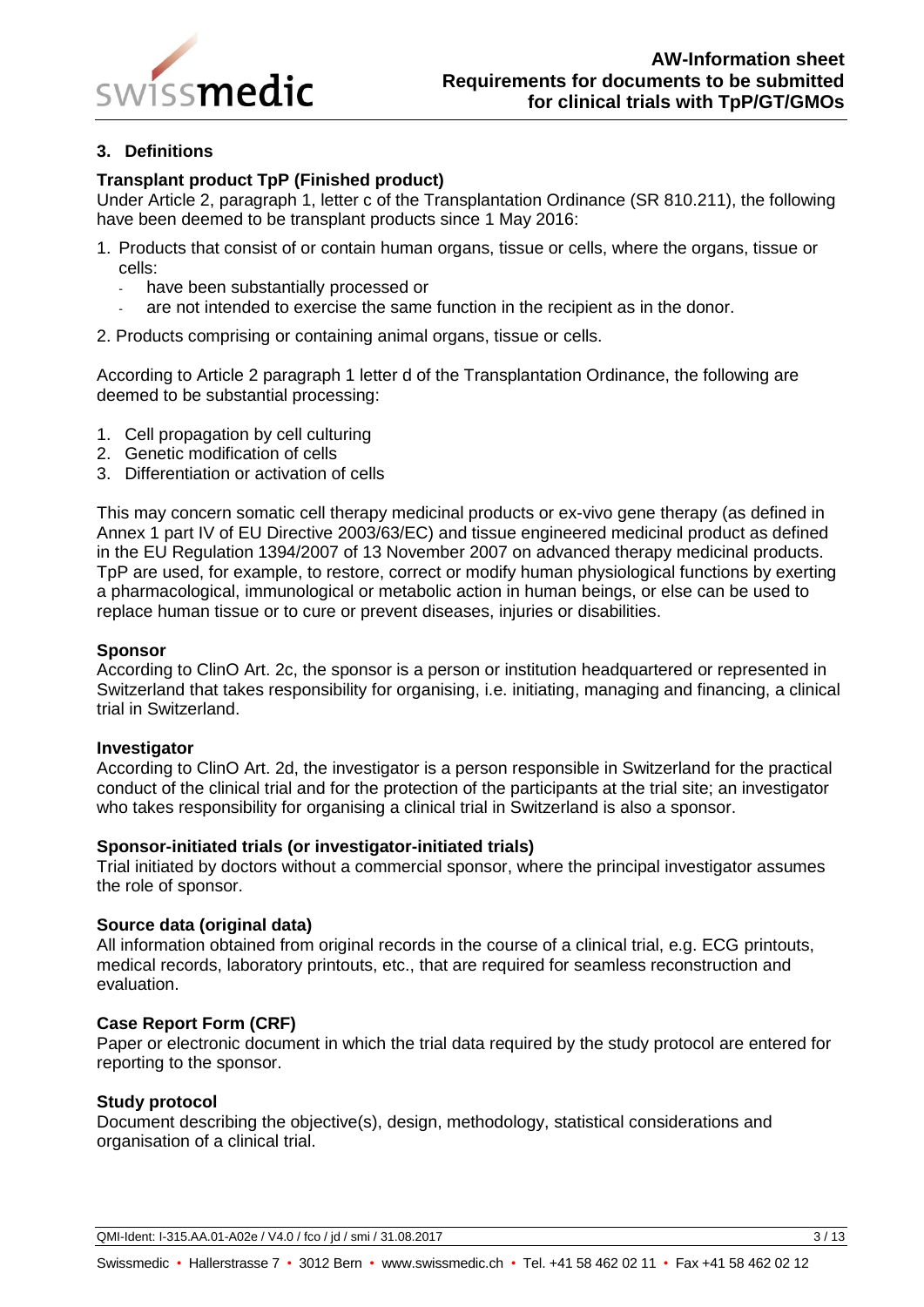

## **Investigational medicinal product**

Pharmaceutical form of an active substance or placebo tested in a clinical trial or used as the reference substance.

#### **Investigator's Brochure (IB)**

A compilation of the clinical and nonclinical data on the investigational product that is relevant to the study of the investigational products in human subjects.

#### **Gene therapy medicinal product**

As defined in EU Regulation 1394/2007.

#### **GMOs**

Medicinal products containing genetically modified organisms as defined in the Release Ordinance of 10 September 2008, particularly viruses capable of replication.

#### **Somatic cell therapy medicinal product**

As defined in EU Regulation 1394/2007.

#### **Tissue-engineered product**

As defined in EU Regulation 1394/2007.

#### **Finished product (finished medicinal product)**

"Consists of the active substance formulated in its immediate container for the intended medical use, and in its final combination for combined advanced therapy medicinal products" (see Directive 2009/120/EC and 2003/63/EC Part IV).

#### **Active substance**

Composed of engineered cells and/or tissues or genetically modified cells (see Directive 2009/120/EC).

#### **Additional substances for manufacture (raw material)**

"Materials used during the manufacture of the active substance (e.g. culture media, growth factors), and that are not intended to form part of the active substance" (see Directive 2009/120/EC and Instructions for authorisation documents for TpP).

#### **Starting materials**

See Directive 2009/120/EC and Instructions for authorisation documents for TpP.

## <span id="page-3-0"></span>**4. Abbreviations**

| <b>CRF</b>  | Case Report Form                                                                 |
|-------------|----------------------------------------------------------------------------------|
| <b>GT</b>   | Gene therapy product                                                             |
| <b>GMOs</b> | Genetically modified organisms                                                   |
| IB          | Investigator's Brochure                                                          |
| ICH E6      | ICH guideline for Good Clinical Practice                                         |
| <b>IMPD</b> | <b>Investigational Medicinal Product Dossier</b>                                 |
| ClinO       | Ordinance on Clinical Trials in Human Research (Ordinance on Clinical<br>Trials) |
| <b>SAMS</b> | Swiss Academy of Medical Sciences                                                |
| <b>TpP</b>  | <b>Transplant product</b>                                                        |
|             |                                                                                  |

QMI-Ident: I-315.AA.01-A02e / V4.0 / fco / jd / smi / 31.08.2017 4 / 13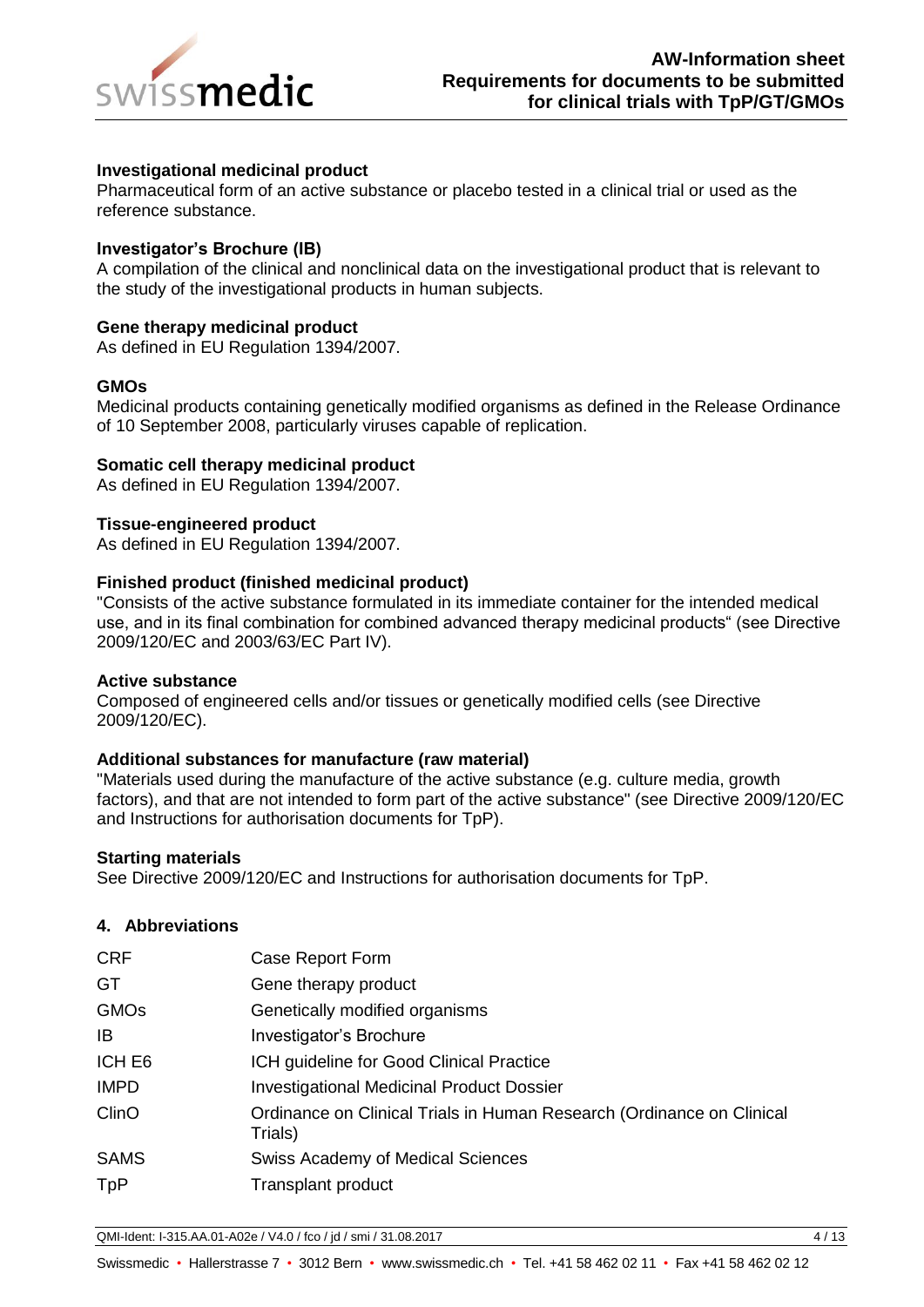

## <span id="page-4-0"></span>**5. General and formal requirements for an authorisation dossier for clinical trials with TpP, GT and GMOs**

The documents for the first authorisation and for the reporting of amendments to a clinical trial must be submitted as follows: 1 Original in hardcopy form and, in addition, all submitted documents on CD-ROM or DVD. If the application involves gene therapy or GMOs, 3 additional CD-ROMs or DVDs should be submitted in addition to the original.

All correspondence should be sent to the following address:

Swissmedic Swiss Agency for Therapeutic Products Division Inspectorates and Licences / Section Transplants Case Manager Hallerstrasse 7 3012 Bern

The documents for the authorisation should be submitted in a particular order in a 20-part register. The requirements stated in the checklist "Documents for TpP/GT/GMOs clinical trials" (I-315.AA.01-A12) and, correspondingly, the requirements for the documents that need to be submitted for the authorisation of a clinical trial with medicinal products apply to the order and the labelling of the individual registers.

The accompanying letter should clearly show the following numbers:

- "Trial number/Protocol number"
- EudraCT number (if available)
- Swissmedic reference number (if an amendment to an existing approved trial is involved)
- List of submitted documents with version number and date

Any specific substantive requirements for the individual registers in respect of transplant products, GT or GMOs are described in the following sections.

## <span id="page-4-1"></span>**6. Processing of applications at Swissmedic**

<span id="page-4-2"></span>6.1 Authorisation procedure for somatic cell therapy and tissue engineering transplant products

Anyone wishing to conduct clinical trials with transplant products based on somatic cell therapy and tissue engineering must, according to Art. 54 of the Therapeutic Products Act, obtain authorisation before the trial starts. The sponsor is notified of any formal deficiencies in the application documents within 7 days of receipt of the application (ClinO Art. 33, para. 1). A decision concerning the application will be made within 30 days after acknowledgement of receipt of the formally correct application documents (ClinO Art. 33 para. 2).

If a medicinal product is to be used in humans for the first time or manufactured in a new process, this deadline may be extended by a maximum of 30 days according to ClinO Art. 33 para. 3. The sponsor shall be informed of the extended deadline. If additional information is demanded in accordance with Art. 31 para. 2 of ClinO, the clock shall be stopped until this information is received.

If Swissmedic has no objections or queries, the application is authorised by the deadline, and a reference number and confirmation of authorisation are issued. The relevant cantons (Cantonal Pharmacist, Cantonal Medical Officer) and ethics committees are informed.

If the legal requirements are not observed, the agency can submit queries or make the authorisation dependent on the fulfilment of conditions (must be fulfilled before the first patient is enrolled) and/or requirements (can by fulfilled after the first patient has been enrolled, but within the specified deadline).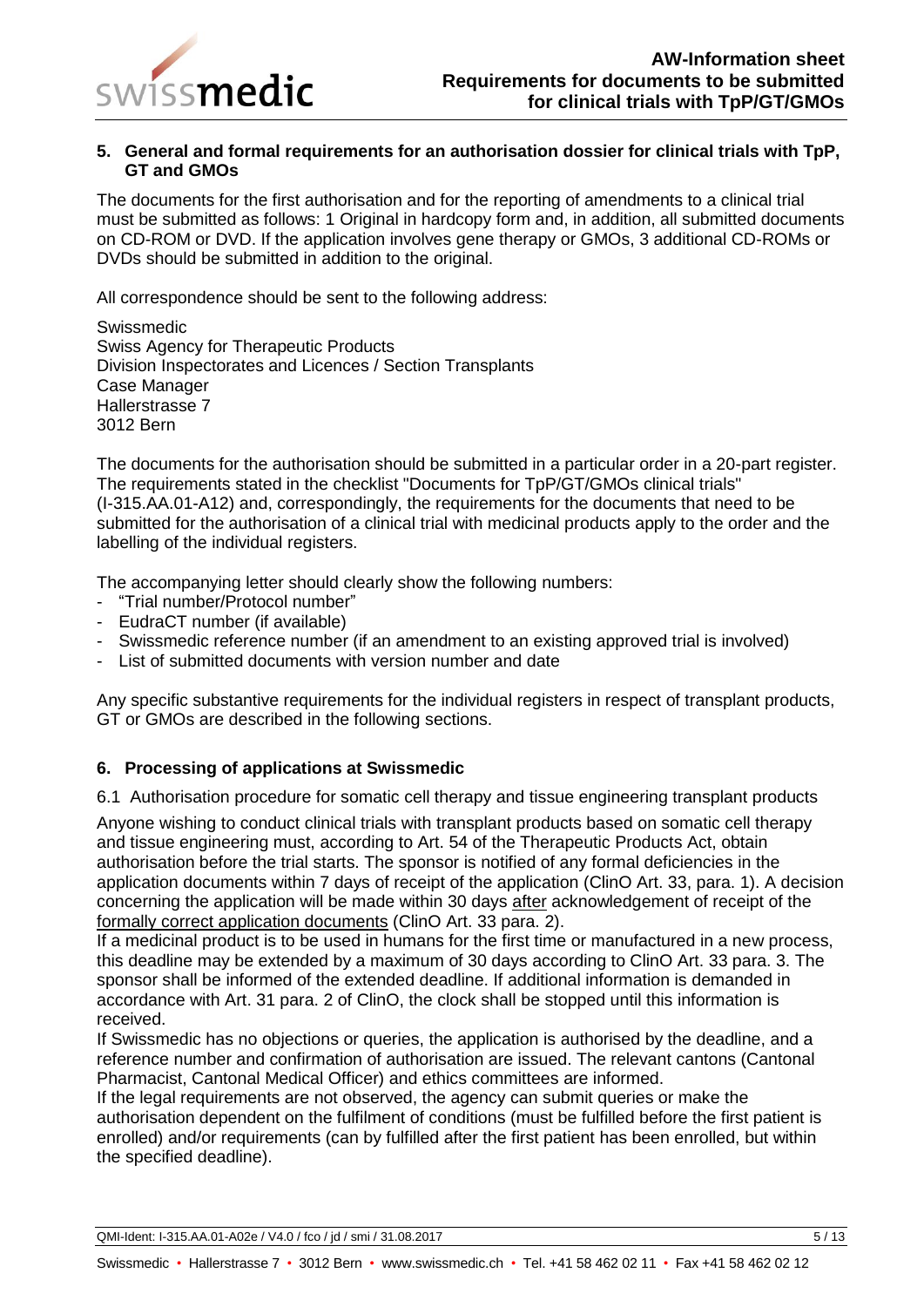

# <span id="page-5-0"></span>6.2 Authorisation procedure for gene therapy (GT) or GMOs

Anyone wishing to conduct clinical trials with gene therapy products or GMOs must, according to Art. 54 of the Therapeutic Products Act and ClinO Art. 35, obtain authorisation before the trial starts. The sponsor is notified of any formal deficiencies in the application documents within 7 days of the receipt of the application (ClinO Art. 33, para. 1). In accordance with Art. 35 para. 5 ClinO, the agency shall reach a decision within 60 days after acknowledgement of receipt of the formally correct application documents.

If a therapeutic product is to be used in humans for the first time or manufactured in a new process, this deadline may be extended by a maximum of 30 days according to ClinO Art. 33 para. 3. The sponsor shall be informed of the extended deadline.

Before granting authorisation, the agency shall seek opinions from the Swiss Expert Committee for Biosafety (SECB), the Federal Office for the Environment (FOEN) and the FOPH (ClinO Art. 35 para. 2).

In the event of a positive decision, Swissmedic shall authorise the trial within the deadline and issue a reference number and confirmation of authorisation, and inform the relevant cantons (Cantonal Pharmacist or Cantonal Medical Officer), the relevant ethics committees, the FOPH, the FOEN and the SECB. According to Art. 35 para. 6 ClinO, the authorisation shall remain valid for the duration of the clinical trial, subject to a maximum of 5 years after granting.

## <span id="page-5-1"></span>6.3 Authorisation procedure for an amendment

A distinction is made between significant and minor amendments (changes).

According to Art. 34 para. 1 ClinO, significant amendments to the authorised clinical trial must be approved by the agency before they can be implemented. Exempt from this requirement are measures which have to be taken immediately in order to protect the participants. An acknowledgement is sent to the sponsor within 7 days of receipt of the application, and the sponsor is informed of any formal deficiencies in the application documents.

Apart from the amendment types specified under Art. 34 ClinO, major changes can include the following types:

- Amendments to the protocol
- New centre
- Change in principal investigator (per centre)
- Change of sponsor
- Change of co-investigator or additional co-investigator
- Amended Patient Information
- Amended Informed Consent
- New/amended documents for patients
- New/amended advertisements
- New/amended contracts
- Amended insurance
- New batch number/new certificate of analysis (this type can be classed as "minor"; "case by case" decision)
- New/amended Investigator's Brochure
- Changes in the manufacture/quality of the IP

All significant amendments are approved within 30 days after receipt of the complete application documents affected by the change.

Other changes which affect the documents submitted to the Agency must be notified to the Agency as quickly as possible. These are acknowledged with a "For your information" letter. The relevant ethics committees are informed of the authorisation of a major amendment to the protocol. In clinical trials with gene therapy products or GMOs, the FOPH, FOEN and SECB are involved if necessary. If the legal requirements are not observed, the agency can submit queries or make the approval of the amendment dependent on the fulfilment of requirements and/or conditions.

QMI-Ident: I-315.AA.01-A02e / V4.0 / fco / jd / smi / 31.08.2017 6 / 13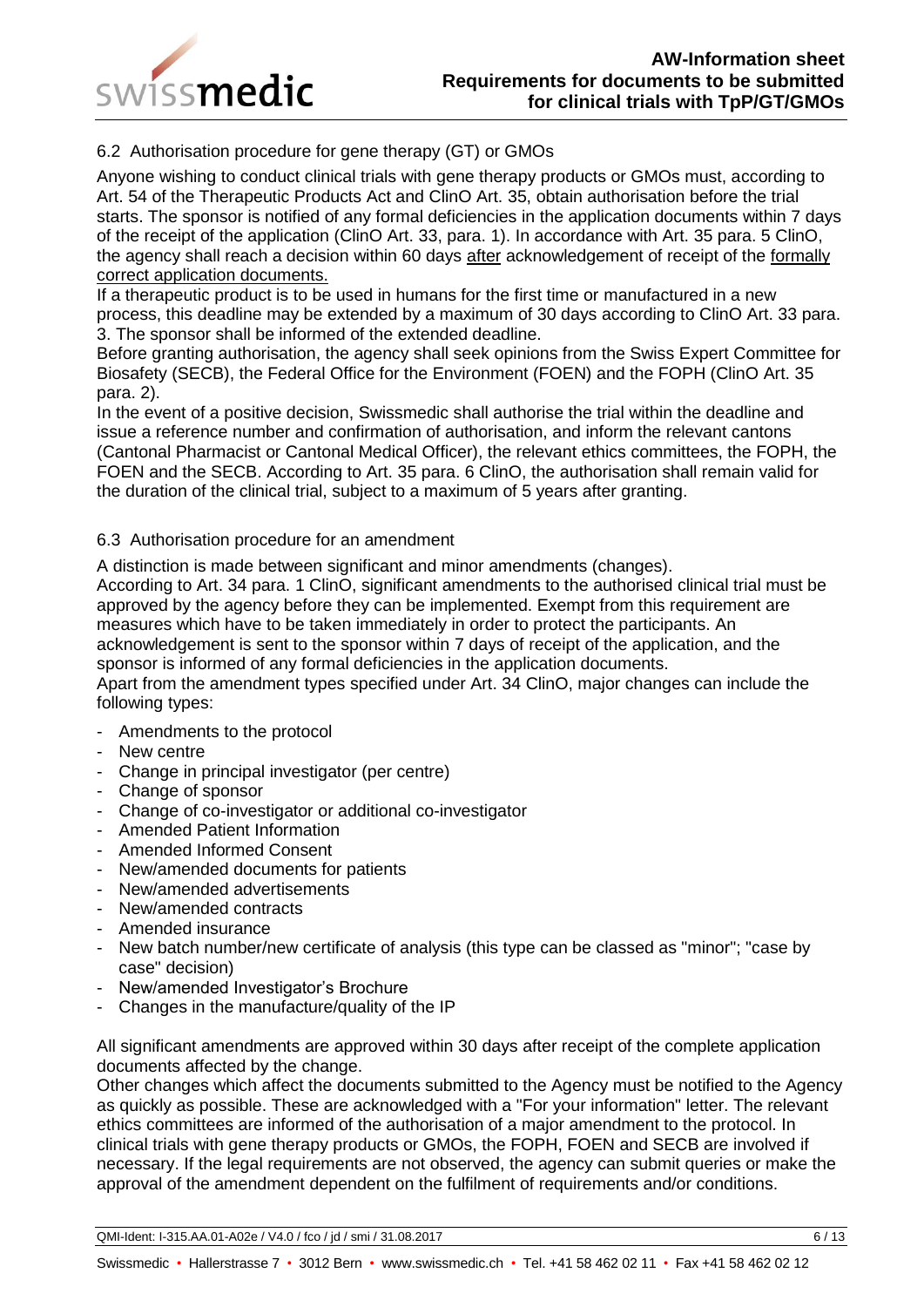

# <span id="page-6-0"></span>**7. Specific requirements to be satisfied by the trial protocol**

Basically, the content and structure of a protocol must be in accordance with the requirements of ICH E 6. During the drafting of a protocol for the implementation of a clinical trial with transplant products, GT or GMOs, the following points require particular attention and should be adequately addressed in the protocol:

- Clear definition of the start and end of the study (e.g. "first patient in" (first patient: first visit) and "last patient: out" (last patient: last visit))
- Detailed information on donor suitability and the donation procedure
- Detailed information on the [traceability](http://dict.leo.org/ende/index_de.html#/search=traceability&searchLoc=0&resultOrder=basic&multiwordShowSingle=on) of the products (from donor to recipient and from recipient to donor, even if the donor and recipient are the same person)
- Explanation of how traceability is also ensured after the end of the study
- If medical devices are involved: Detailed description of the function and details of the conformity assessment
- Details of surgical procedures required in connection with removal and application and any concomitant treatments. Are these standardised procedures/treatments? Are they part of the study?
- Information concerning follow-up (including long-term follow-up), based on a risk assessment. How is contact with the subject/patient ensured and maintained, including after the study has ended? Precise details about what is covered by the scheduled study. Brief reference to any further studies that are scheduled. State whether follow-up also applies to subjects/patients who have not completed the study (voluntarily or involuntarily)
- Clear explanation as to what counts as "source data"

## <span id="page-6-1"></span>**8. Specific requirements to be satisfied by the information and declaration of consent for trial subjects**

The templates for the patient/subject information can be downloaded from the website of the Association of Swiss Ethics Committees on research involving humans (swissethics) [\(http://swissethics.ch/templates\\_e.html\)](http://swissethics.ch/templates_e.html).

The following points should be addressed specifically for transplant products and for GT and GMOs:

- State which parts of the trial are experimental. If the trial involves clinical products that have never previously been tested in humans, this must be clearly communicated;
- Information about all established treatment options. Whenever the patient's/subject's own health insurance fund has to pay for something, this must be mentioned;
- Understandable explanation concerning any potential, and as yet little known, risks arising from the transplanted cells (e.g. concerning tumorigenicity, cell expansion);
- If tissue or cell samples are collected during a clinical trial for future analyses connected with the investigated disease or investigated study product, the patient must be informed about these samples, the corresponding analyses and storage periods in the Patient Information. The patient's consent must be clarified with a yes/no checkbox. Furthermore, the patient must be informed of his/her right to have these samples destroyed at any time;
- If samples are collected for an as yet unclear or indeterminate purpose, the patient's general consent may be obtained for this purpose. Templates for such general consents can be downloaded from the website of the Association of Swiss Ethics Committees on research involving humans (swissethics) [\(http://swissethics.ch/templates\\_e.html\)](http://swissethics.ch/templates_e.html);
- State whether data will be published. If so, in what form (anonymised?)

# <span id="page-6-2"></span>**9. Specific requirements for the Investigator's Brochure (IB)**

An Investigator's Brochure must be submitted for the approval of a clinical trial (this also applies to investigator-initiated trials).

QMI-Ident: I-315.AA.01-A02e / V4.0 / fco / jd / smi / 31.08.2017 7 / 13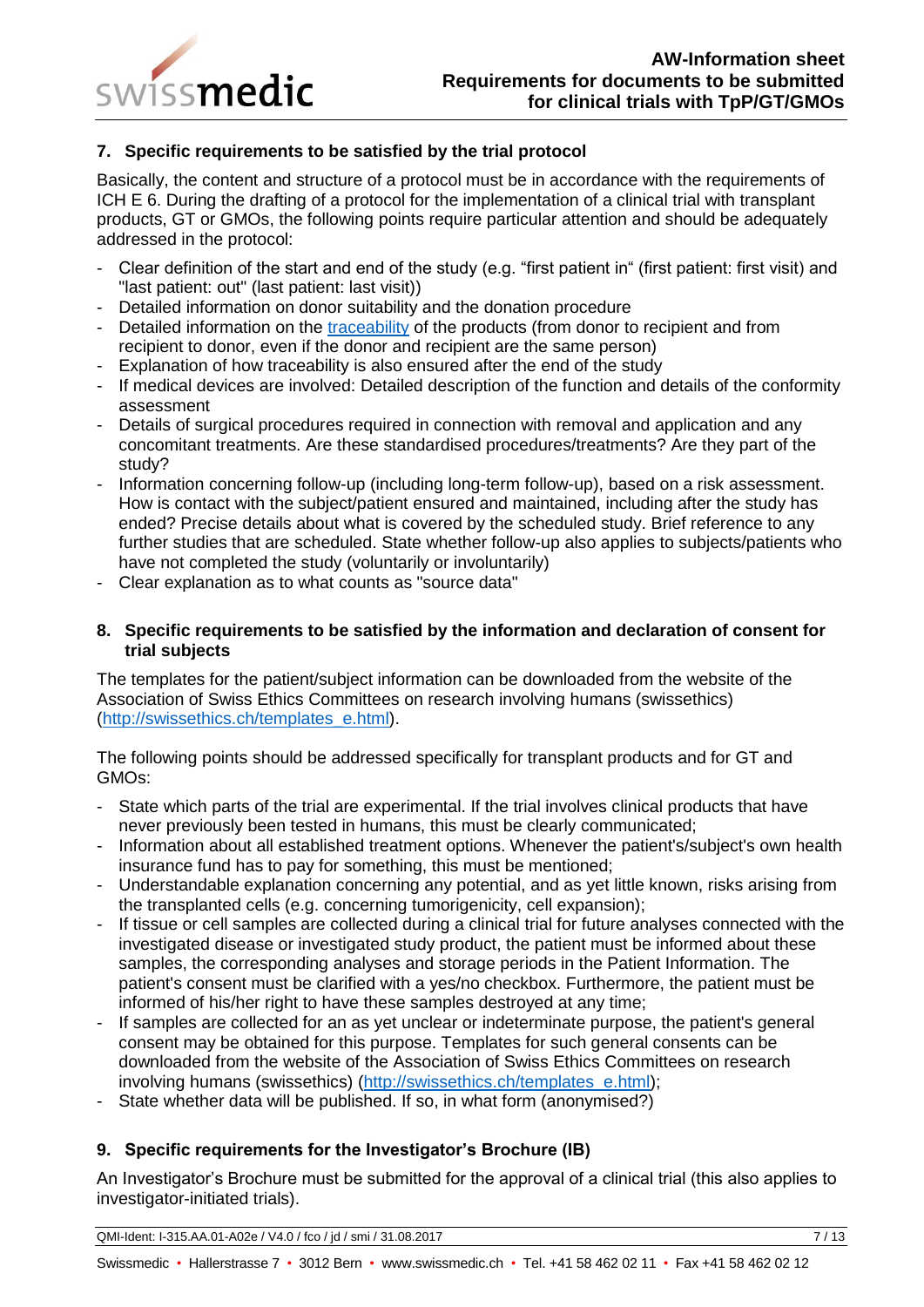

The sections concerning quality should contain detailed information on the manufacture and quality of the investigational product (IP). The sections concerning non-clinical studies (preclinical evidence) and clinical evidence should describe the non-clinical and clinical studies that have been conducted with the investigational product (including the occurrence of adverse events). If no preclinical or clinical data has yet been acquired for the investigational product, studies with other investigational products can be described. The extent to which the data are applicable to the investigational product must be explained.

## <span id="page-7-0"></span>**10. Specific requirements for the documentation of the trial preparations (Investigational Medicinal Product Dossier, IMPD)**

The guidelines on the pharmaceutical quality of investigational medicinal products are based on the Federal Act on Medicinal Products and Medical Devices of 15 December 2000 (Therapeutic Products Act, TPA, SR 812.21) and its implementation in the Federal Act on Research involving Human Beings (Human Research Act, HRA, SR 810.30) of 30 September 2011 and in the Ordinance on Clinical Trials in Human Research (Ordinance on Clinical Trials, ClinO, SR 810.305) of 20 September 2013 (version: 1 January 2014).

Although the ICH does not define any formal requirements for the documentation of clinical trial preparations, the formal requirements specified in ICH guideline M4Q (R1) "The Common Technical Document" are applicable to the quality section.

The following requirements apply to the quality part (CMC, Chemistry, Manufacturing and Controls) of the documentation to be submitted for authorisation. These sections describe the structure and formal aspects for quality documentation. The requirements were drawn up on the basis of the EMA "Guideline on the requirements to the chemical and pharmaceutical quality documentation concerning investigational medicinal products in clinical trials" (CHMP/QWP/-185401/2004). The structure of this EMA Guideline largely corresponds to that of ICH Guideline M4Q (R1), thereby allowing for continuous development of the "Quality" part, from the time of authorisation of a clinical trial up to the submission of the authorisation documents. Annex 1 of this document contains a description of the contents according to the matching headings/sections. These are not conclusive and are designed to illustrate the possible contents. If possible, the content of a section should be based on the corresponding ICH guidelines.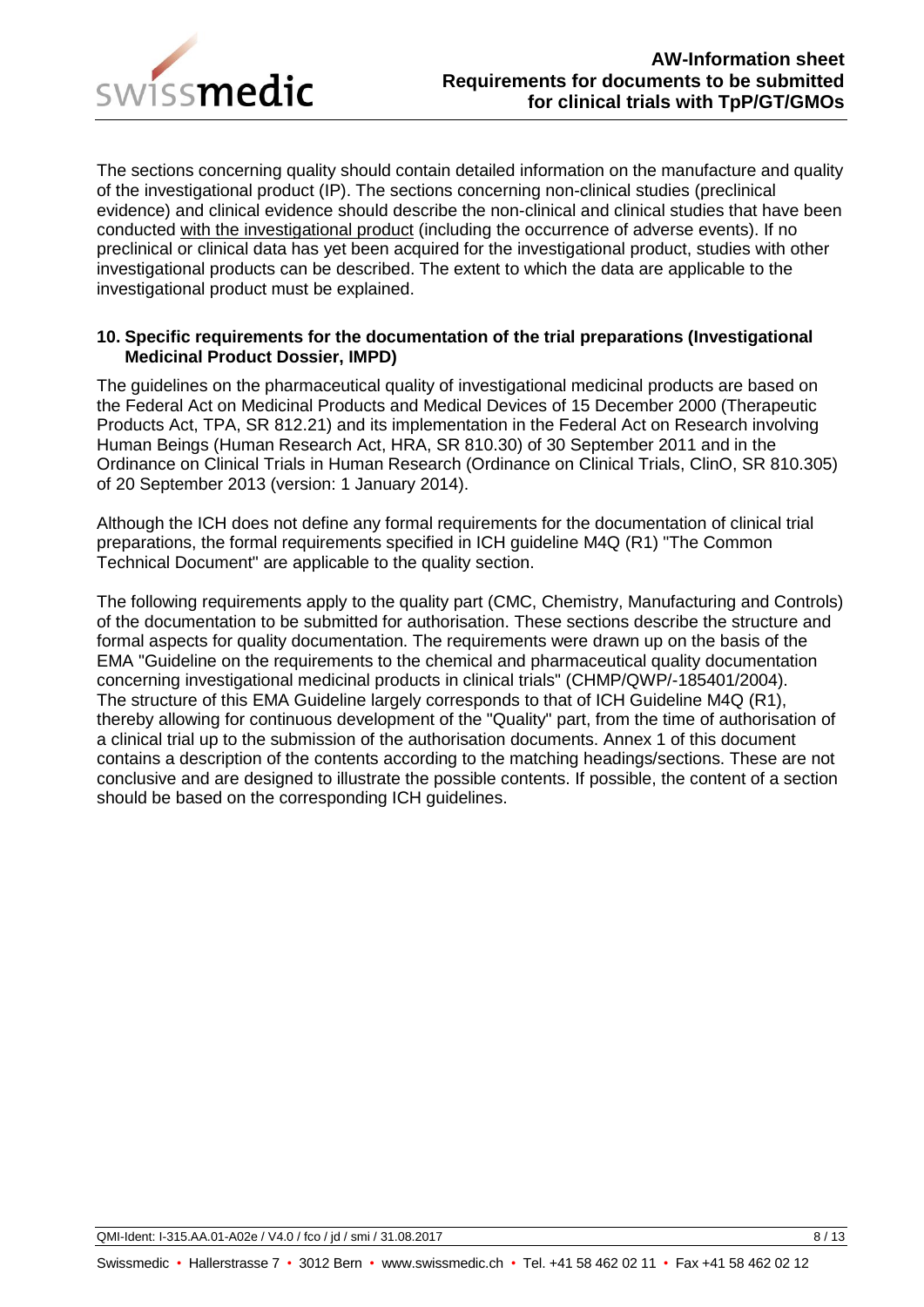

# **Annex 1:**

Documentation of the investigational medicinal products: Further details on the individual sections

## *2.2.1.S. Active substance (drug substance)*

## *2.2.1.S.1. General information*

- The exact constituents of the drug substance(s), including the manufacturer, should be stated.
- A summary of the physical, physiological and biological properties of the drug substance (origin, phenotype, cell marker etc.), including a description of other materials, e.g. bioactive molecules (growth factors etc.) and/or structural components (matrices, medical devices etc.) if these are an integral component of the active substance.

## *2.2.1.S.2. Manufacture*

#### *2.2.1.S.2.1. Manufacturer*

- The name, address and responsibility of each manufacturer, including contractors (incl. analytics), and each proposed production site/plant involved in manufacture and testing should be stated.

## *2.2.1.S.2.2. Description of manufacturing process and process controls*

- Detailed overview of the manufacturing process in a flow chart, from donor testing through to the completion and testing of the drug substance. The flow chart should show the following:
	- the critical work steps involved;
	- the starting materials and raw materials required for each step;
	- the controls implemented for each step;
	- the equipment used for each step;
	- the facilities in which the respective steps are implemented;
	- the relevant manufacturing specifications;
	- the flow chart should show any produced intermediates.
- Each manufacturing step should be described in detail, starting with donor testing through to the completion and testing of the drug substance. Information should also be provided on:
	- the devices used to collect for cell and tissue samples, sampling procedures, requirement criteria/exclusion criteria for donors;
	- a summary description of the manufacturing processes;
	- process parameters (e.g. volumes, temperatures, population doubling levels, incubation conditions, critical time requirements, cell concentrations, confluence);
	- process controls and their acceptance criteria (details in the "Control of critical steps and intermediates" section);
	- starting materials used (details in "Control of materials" section);
	- containers used (details in the "Container closure system" section);
	- equipment and facilities used (details in the "Facilities and equipment" section).
- Sampling plan.
- Description and characterisation of intermediates (e.g. cell bank systems, gene vectors, primary cultures).
- If required, information on the storage of the drug substance and possible intermediates.
- If required, description of the transfer procedures for starting materials, intermediates and drug substance between equipment, clean room zones and buildings and, if applicable, description of the shipment.
- Description of the batch numbering system and batch size.
- If required, the description of possible microbe-reducing methods performed on the cellular starting material.
- Methods and measures for ensuring aseptic production.

#### *2.2.1.S.2.3. Control of materials*

All raw materials used in the manufacture of the drug substance or intermediates (e.g. cellular starting material, cell banks, excipients, medical devices, biomaterials, viral vectors, plasmids,

QMI-Ident: I-315.AA.01-A02e / V4.0 / fco / jd / smi / 31.08.2017 9 / 13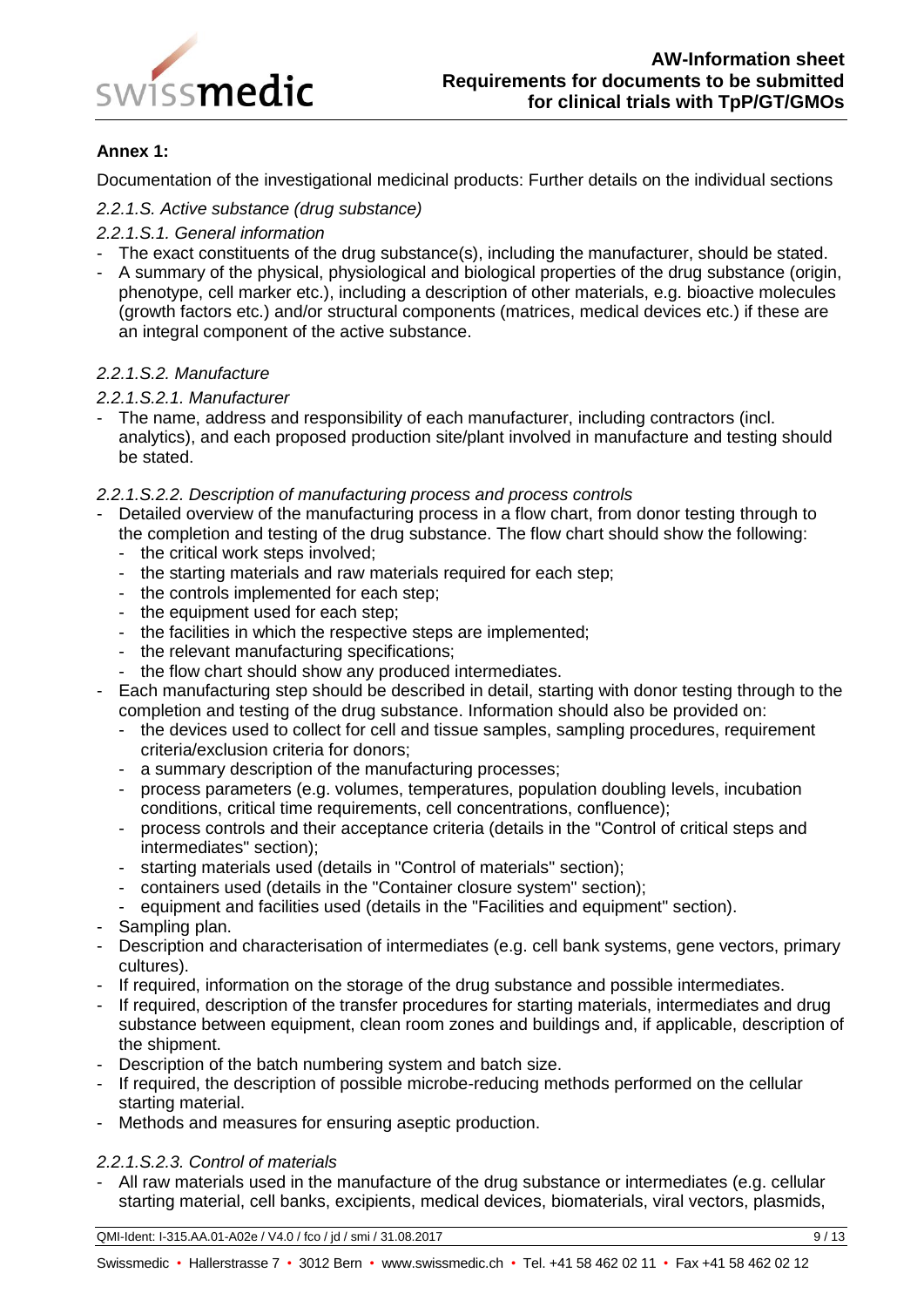

medicinal products, solutions, media, containers, biologically active substances - e.g. growth factors and enzymes, single-use materials and reusable materials, including their sterilisation methods - which are in direct contact with the product) should be listed and described in detail.

- Information in summary form on the donation, procurement and testing of starting materials of the human tissues and cells used. If cells or tissues used as starting materials are critical (e.g. cancer tissue, stem cells), a corresponding explanation should be provided.
- Certificates (e.g. Certificate of Analysis, Certificate of Conformity, CE markings) for all raw materials.
- Specifications for raw materials.
- Information on the suitability of the raw materials (for in vitro use or human use).
- Requirements for viral safety/viral harmlessness of the raw materials, including evidence.
- Description of the source, manufacturer and characterisation (incl. biological activity) of materials of biological origin.
- If required, specific requirements for materials of human origin and animal origin in respect of transmissible spongiform encephalopathy (TSE) in animals.
- For xenogeneic cell-based products, information should be provided on the source of the animals (e.g. geographical origin, animal husbandry, age), specific acceptance criteria, measures to prevent and monitor infections in the source/donor animals, testing of the animals for infectious pathogens, including vertically transmitted microorganisms and viruses and evidence of the suitability of the animal facilities.
- The test system for all additional substances (scaffolds or matrices, medical devices, biomaterials, biomolecules and/or other components) which are combined with tissue engineered cells of which they form an integral part should be described and justified.
- Controls performed on raw materials, including a brief description of the analytical methods used.
- Sampling plan for all raw materials.
- Description of the storage of the raw materials.

# *2.2.1.S.2.4. Control of critical steps and intermediates*

- Risk analysis for the whole manufacturing process in order to identify critical manufacturing steps.
- Listing of critical steps.
- Listing of all analytical methods for monitoring the critical steps and intermediates, incl. the acceptance criteria.
- Validation of analytical methods.

## *2.2.1.S.2.5. Process validation and/or evaluation*

- Information provided here only in connection with pivotal studies.

## *2.2.1.S.3. Characterisation*

- Origin (autologous, allogeneic or xenogeneic) of the cells (including the country of origin for animal-based starting material).
- The identity of the active substance and the type of cells.
- If available, the determination of the biological activity (Potency assay).
- The purity (requirements for possible cellular contaminants, microbiological impurities, other adventitious agents).

## *2.2.1.S.4. Control of the active substance (drug substance)*

## *2.2.1.S.4.1. Specifications for the active substance*

Description of the release specifications for the active substance (including a brief description of the active substance, tested parameters, acceptance criteria, methods used).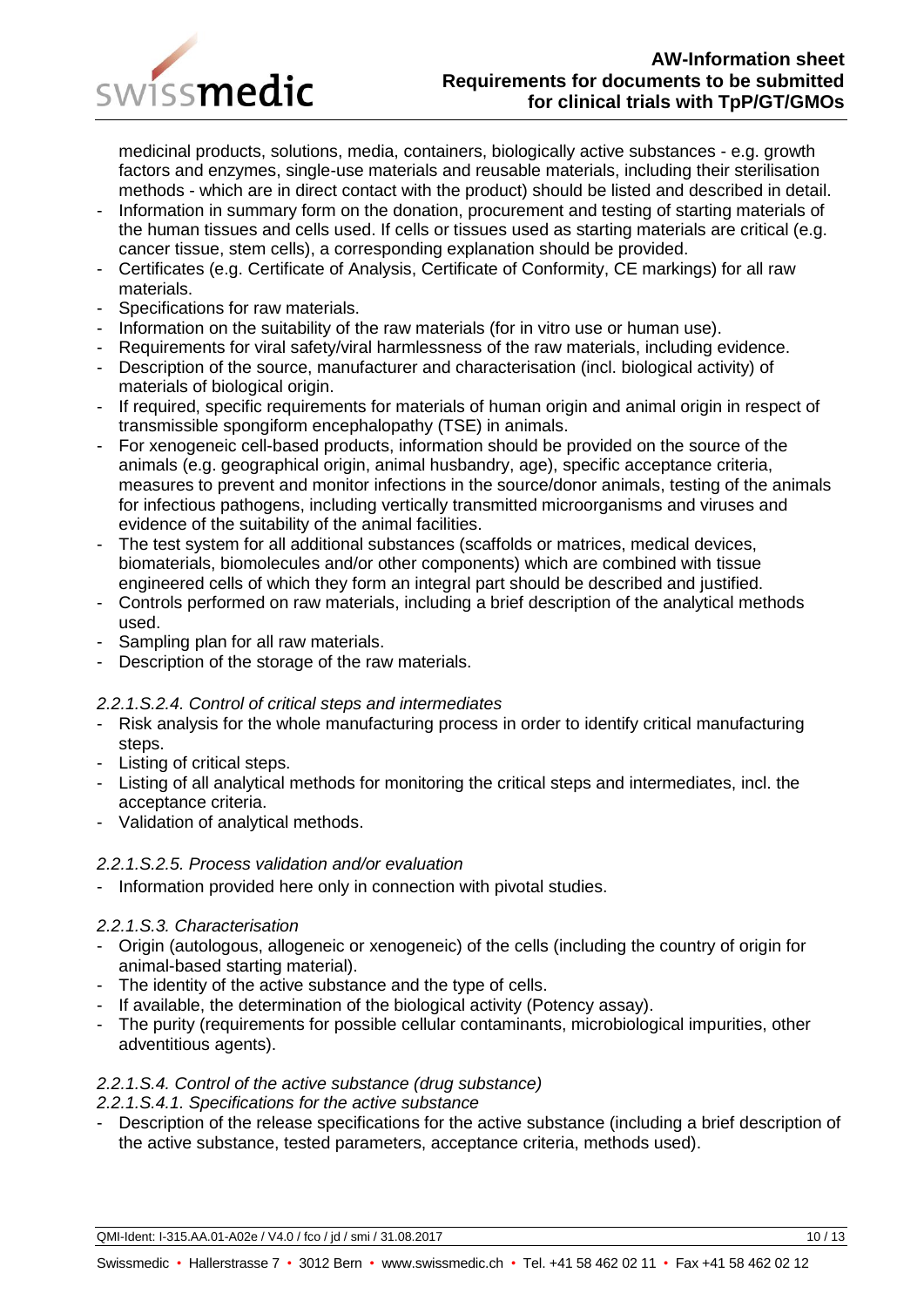

## *2.2.1.S.4.2. Analytical procedures*

Description of all critical analytical methods used for quality control (e.g. identity, purity, contamination, functionality).

## *2.2.1.S.4.3. Validation of analytical procedures*

- If available, the validation of the analytical methods (validation plan and report).

## *2.2.1.S.4.4. Batch analyses*

- Implementation and documentation of the batch review.
- Release of the active substance.

# *2.2.1.S.4.5. Justification of specifications*

## *2.2.1.S.5. Reference standards or materials*

- Information on reference standards and reference materials (certificates of analysis).

## *2.2.1.S.6. Container closure system*

- Description of the primary container (including components) and if applicable of the secondary container.
- Labelling of containers.
- Quality requirements for the primary container.
- Discussion of the suitability of the primary container/secondary container (incl. safety, adsorption behaviour, extractables & leachables, protection against contamination, compatibility of active substance and the starting materials of the container etc.).

## *2.2.1.S.7. Stability*

- If available, description of studies conducted with the active substance.
- Description of the study plan (incl. storage conditions, environmental conditions, sampling plan).
- Definition of checked parameters, including acceptance criteria.
- Summary of stability studies.
- Conclusions from the stability studies (e.g. storage temperature to be used, definition of expiry dates).

## *2.2.1.P. Drug product*

## *2.2.1.P.1. Description and composition*

- Description of the qualitative and quantitative composition (e.g. active ingredients, excipients, preservatives, non-cellular components such as matrices, scaffolds or medical devices).
- Function of the components.
- Description of the dosage form.
- Description of the containers.

## *2.2.1.P.2. Pharmaceutical development*

Brief description of the development of the investigational medicinal product.

## *2.2.1.P.3. Manufacture*

## *2.2.1.P.3.1. Manufacturer*

The names, addresses and responsibilities of all manufacturers involved in manufacture and testing (incl. external analysis).

## *2.2.1.P.3.2. Batch formula*

- If required, the batch size should be provided.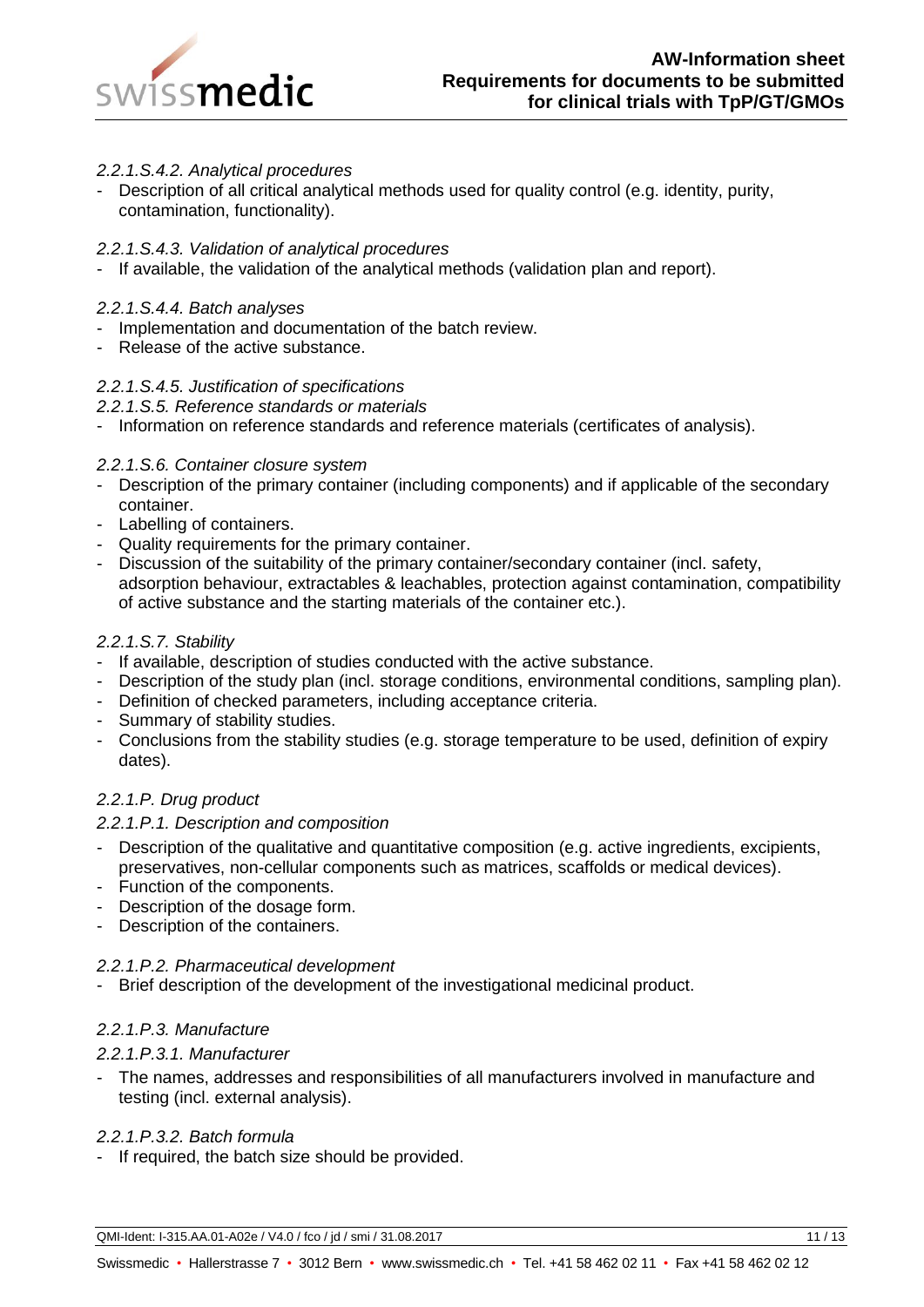

## *2.2.1.P.3.3. Description of manufacturing process and process controls*

- A flow chart and summary description of the manufacturing process should be provided. If required, a description and justification should be provided if starting materials such as medical devices, scaffolds or matrices, biomaterials, biomolecules and/or other components are added.
- Detailed measures for ensuring microbiological quality should be presented.

#### *2.2.1.P.3.4. Control of critical steps and intermediates*

- The identification of critical manufacturing steps and their controls should be presented in a brief summary.

#### *2.2.1.P.3.5. Process validation and/or evaluation*

- Not required.

#### *2.2.1.P.4. Control of excipients*

#### *2.2.1.P.4.1. Specifications*

- Refer to pharmacopoeias or, if not described there, attach a certificate of analysis.
- If possible, refer to the corresponding pharmacopoeia or, if not described there, present the corresponding certificates of analysis.

#### *2.2.1.P.4.2. Analytical procedures*

- If a pharmacopoeia method cannot be referenced, the method used should be described.

#### *2.2.1.P.4.3. Validation of analytical procedures*

- If available, initial evaluation studies.
- A comprehensive validation of the analytical procedures is absolutely essential in connection with pivotal studies.

#### *2.2.1.P.4.4. Justification of specifications*

- If available. Absolutely essential for pivotal studies.

#### *2.2.1.P.4.5. Excipients of human and animal origin*

- All excipients, whether of human or animal origin, that come into contact with the manufactured product during the manufacturing process should be identified and their use in production described.

#### *2.2.1.P.4.6. Novel excipients (e.g. component of the transport medium)*

- Information should be provided on each excipient and, where required, the interactions between the excipient and cells/tissues should be described.
- All relevant information on a medical device that is used in a combined investigational product should be presented. In cases where the assessing authority (notified body) has carried out an assessment of the equipment part, the results of this assessment should be stated.

#### *2.2.1.P.5. Control of the investigational medicinal product*

#### *2.2.1.P.5.1. Specification(s)*

- Provisional specifications should exist for Phase I/II clinical trials (including the checked parameters, acceptance criteria and analytical method used).
- Corresponding final specifications should be provided for pivotal studies.

#### *2.2.1.P.5.2. Analytical procedures*

- Every analytical method stated in the specification should be described.